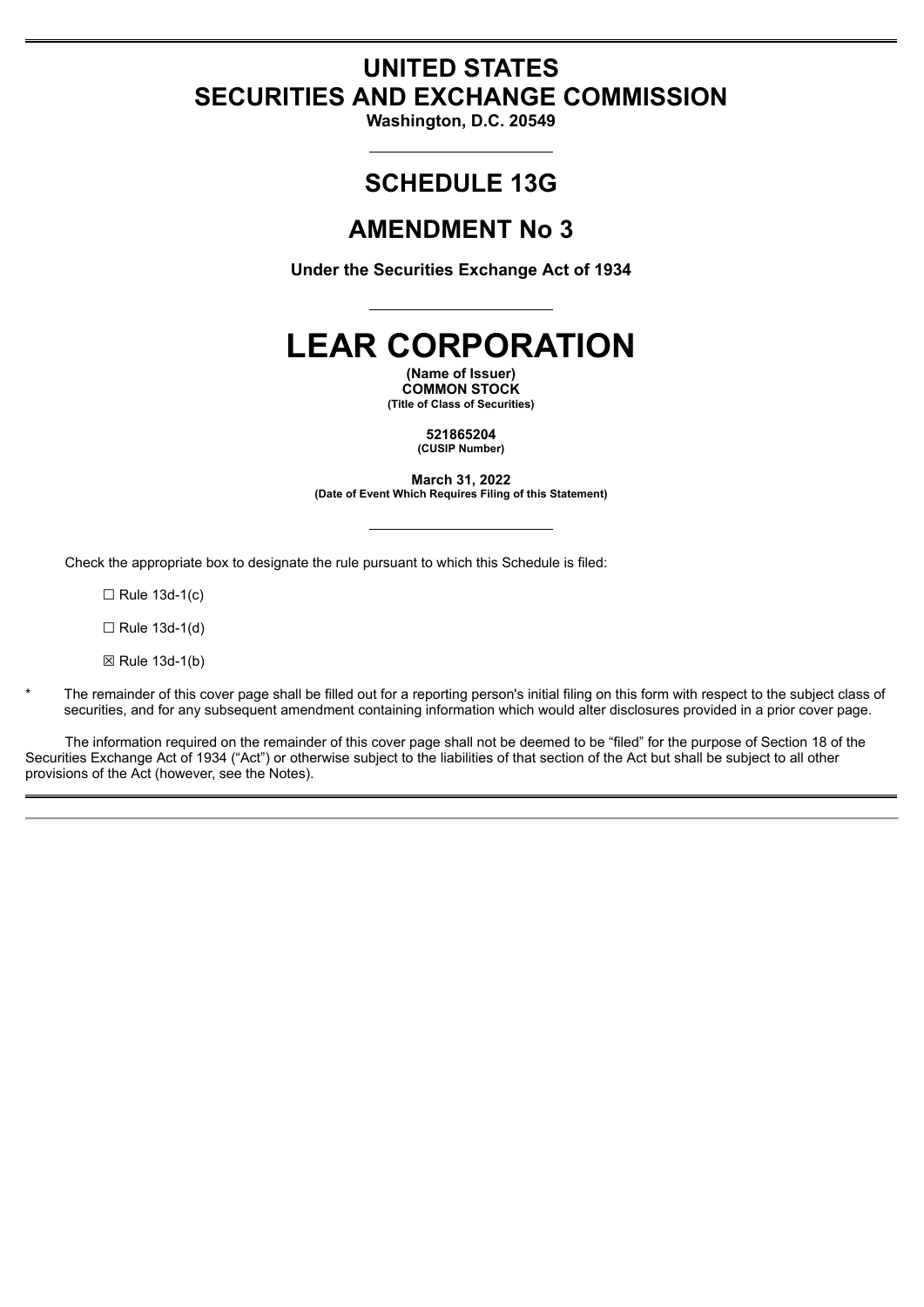| 1.                  | Name of reporting person/s.s. Or I.R.S. Identification<br>No. of above person |                                                   |                          |  |  |  |
|---------------------|-------------------------------------------------------------------------------|---------------------------------------------------|--------------------------|--|--|--|
|                     | PZENA INVESTMENT MANAGEMENT, LLC                                              |                                                   |                          |  |  |  |
| 2.                  | Check the appropriate box if a member of a group                              |                                                   |                          |  |  |  |
|                     | (a) $\Box$ (b) $\Box$                                                         |                                                   |                          |  |  |  |
| 3.                  | SEC use only                                                                  |                                                   |                          |  |  |  |
|                     |                                                                               |                                                   |                          |  |  |  |
| 4.                  | Citizenship or place of organization                                          |                                                   |                          |  |  |  |
|                     | <b>DELAWARE</b>                                                               |                                                   |                          |  |  |  |
|                     |                                                                               | 5.                                                | Sole voting power        |  |  |  |
| Number of           |                                                                               |                                                   | 5,382,041                |  |  |  |
| shares              |                                                                               | 6.                                                | Shared voting power      |  |  |  |
|                     | beneficially<br>owned by                                                      |                                                   | 0                        |  |  |  |
| each                |                                                                               | 7.                                                | Sole dispositive power   |  |  |  |
| reporting<br>person |                                                                               |                                                   | 6,265,529                |  |  |  |
| with:               |                                                                               | 8.                                                | Shared dispositive power |  |  |  |
|                     |                                                                               |                                                   | 0                        |  |  |  |
| 9.                  | Aggregate amount beneficially owned by each reporting person                  |                                                   |                          |  |  |  |
|                     | 6,265,529                                                                     |                                                   |                          |  |  |  |
| 10.                 | Check box if the aggregate amount in Row (9) excludes certain shares*         |                                                   |                          |  |  |  |
|                     | $\Box$                                                                        |                                                   |                          |  |  |  |
| 11.                 |                                                                               | Percent of class represented by amount in Row (9) |                          |  |  |  |
|                     | 10.49%                                                                        |                                                   |                          |  |  |  |
| 12.                 | Type of reporting person*                                                     |                                                   |                          |  |  |  |
|                     | IA                                                                            |                                                   |                          |  |  |  |
|                     |                                                                               |                                                   |                          |  |  |  |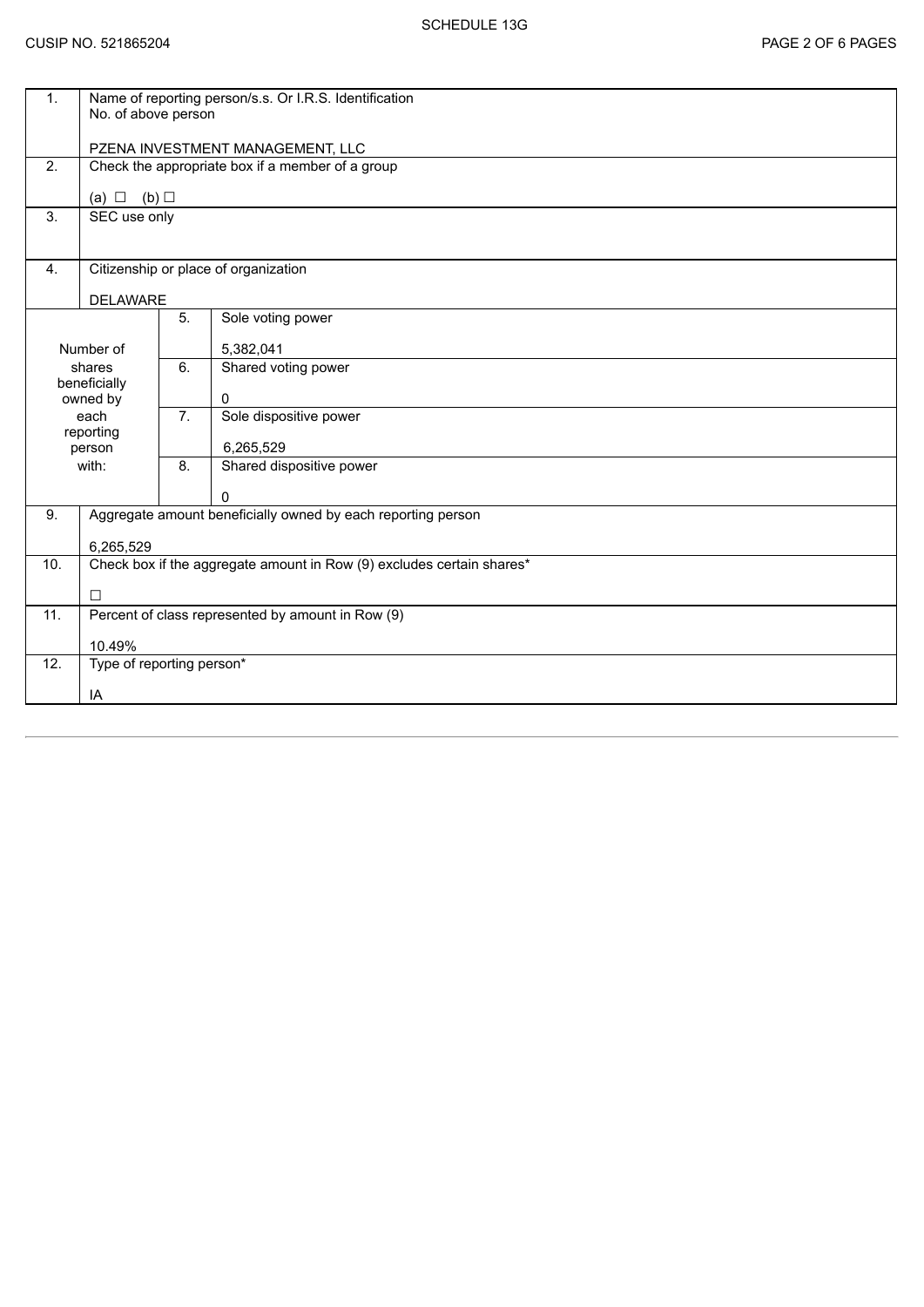ITEM 1.

- (a) Name of Issuer: Lear Corporation
- (b) Address of Issuer's Principal Executive Offices:

21557 Telegraph Road Southfield, Michigan 48033

## ITEM 2.

- (a) Name of Person Filing: Pzena Investment Management, LLC
- (b) Address of Principal Business Office or, if none, Residence:

320 Park Avenue, 8th Floor, New York, NY 10022

- (c) Citizenship: Delaware
- (d) Title of Class of Securities: Common Stock
- (e) CUSIP Number: 521865204

ITEM 3. IF THIS STATEMENT IS FILED PURSUANT TO RULE 13D-1(B), OR 13D-2(B), CHECK WHETHER THE PERSON FILING IS A:

- (a) [ ] Broker or Dealer registered under Section 15 of the Act
- (b)  $\begin{bmatrix} \end{bmatrix}$  Bank as defined in section 3(a)(6) of the Act
- (c)  $\begin{bmatrix} 1 \\ 1 \end{bmatrix}$  Insurance Company as defined in section 3(a)(19) of the Act
- (d) [ ] Investment Company registered under section 8 of the Investment Company Act of 1940
- (e) [ x ] Investment Adviser registered under section 203 of the Investment Advisers Act or under the laws of any State
- (f) [ ] Employee Benefit Plan, Pension fund which is subject to the Endowment Fund; see ss.240.13d-1(b)(1)(ii)(F)
- (g) [ ] Parent Holding Company or Control Person, in accordance with ss.240.13d-1(b)(ii)(G) (Note: See Item 7)
- (h) [ ] A Savings Association as defined in Section 3(b) of the Federal Deposit Insurance Act
- (i)  $[ ]$  A Church Plan that is excluded from the definition of an investment company under Section 3(c)(14) of the Investment Company Act of 1940
- (j)  $[ ]$  Group, in accordance with ss.240.13d-1(b)(1)(ii)(J)

If this statement is filed pursuant to ss.240.13d-1(c), check this box [ ].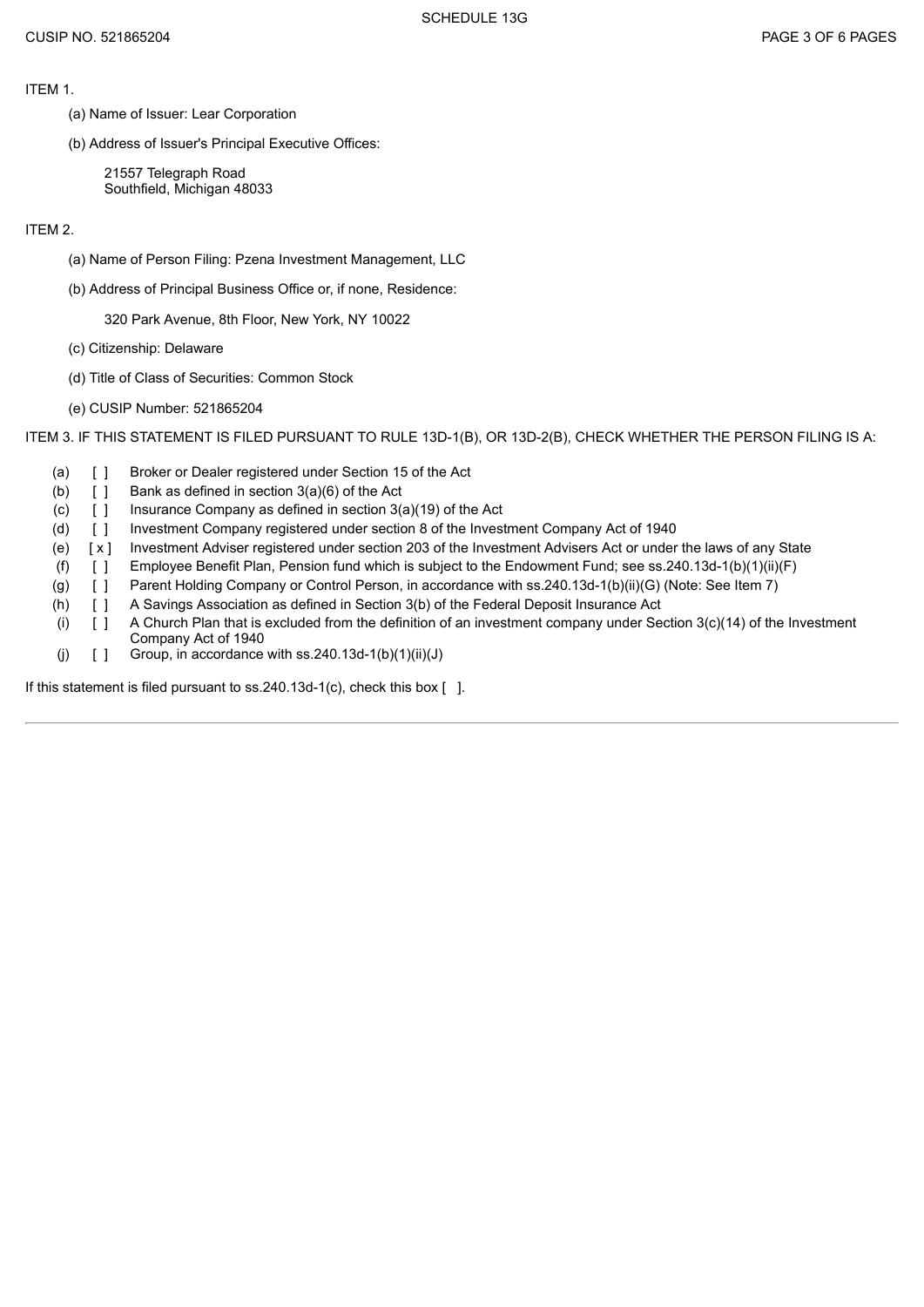## ITEM 4. OWNERSHIP

If the percent of the class owned, as of December 31 of the year covered by this statement, or as of the last day of any month described in Rule 13d-1(b)(2) if applicable exceeds five percent, provide the following information as of that date and identify those shares which there is a right to acquire.

| (a) |                                               | <b>Amount Beneficially Owned:</b>                        | 6,265,529 |  |
|-----|-----------------------------------------------|----------------------------------------------------------|-----------|--|
| (b) | Percent of Class:                             |                                                          |           |  |
| (c) | Number of shares as to which such person has: |                                                          |           |  |
|     | (i)                                           | sole power to vote or to direct the vote:                | 5,382,041 |  |
|     | (ii)                                          | shared power to vote or to direct the vote:              | 0         |  |
|     | (iii)                                         | sole power to dispose or to direct the disposition of:   | 6,265,529 |  |
|     | (iv)                                          | shared power to dispose or to direct the disposition of: | 0         |  |

#### ITEM 5. OWNERSHIP OF FIVE PERCENT OR LESS OF A CLASS

If this statement is being filed to report the fact that as of the date hereof the reporting person has ceased to be the beneficial owner of more than five percent of the class of securities, check the following [ ].

#### ITEM 6. OWNERSHIP OF MORE THAN FIVE PERCENT ON BEHALF OF ANOTHER PERSON

If any other person is known to have the right to receive or the power to direct the receipt of dividends from, or the proceeds from the sale of, such securities, a statement to that effect should be included in response to this item and, if such interest relates to more than five percent of the class, such person should be identified. A listing of the shareholders of an investment company registered under the Investment Company Act of 1940 or the beneficiaries of employees benefit plan, pension fund or endowment fund is not required.

CLIENTS OF THE FILING INVESTMENT MANAGER HAVE THE RIGHT TO RECEIVE AND THE ULTIMATE POWER TO DIRECT THE RECEIPT OF DIVIDENDS FROM, OR THE PROCEEDS OF SALE OF THE SECURITIES REPORTED ON HEREINABOVE. NO INTEREST OF ANY ONE OF SUCH CLIENTS RELATES TO MORE THAN FIVE PERCENT OF THE CLASS.

#### ITEM 7. IDENTIFICATION AND CLASSIFICATION OF THE SUBSIDIARY WHICH ACQUIRED THE SECURITY BEING REPORTED ON BY THE PARENT HOLDING COMPANY

If a parent holding company has filed this schedule, pursuant to Rule 13d-1(b)(ii)(G), so indicate under Item 3(g) and attach an exhibit stating the identity and the Item 3 classification of the relevant subsidiary. If a parent holding company has filed this schedule pursuant to Rule 13d-1(c), attach an exhibit stating the identification of the relevant subsidiary. NOT APPLICABLE.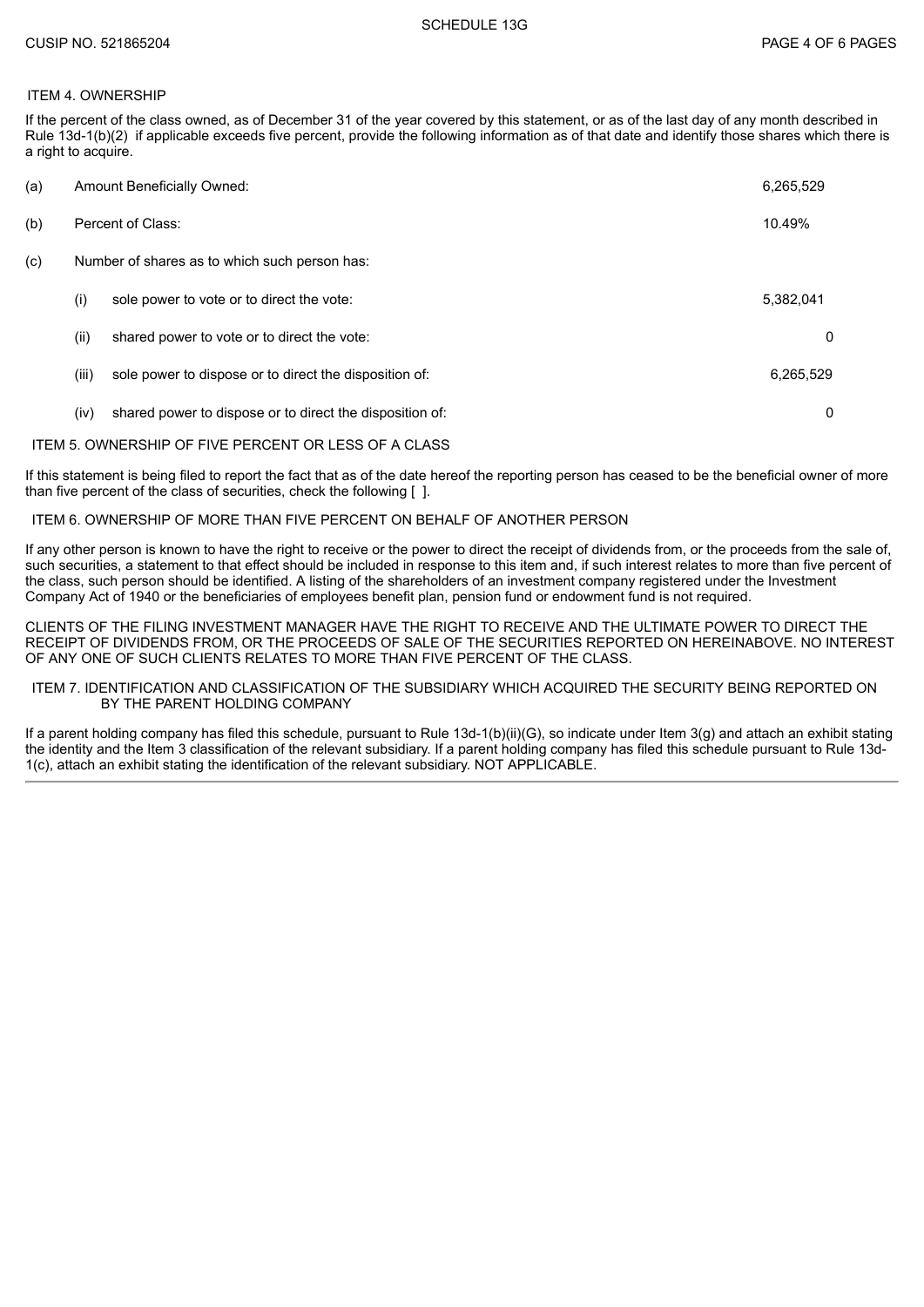## ITEM 8. IDENTIFICATION AND CLASSIFICATION OF MEMBERS OF THE GROUP

If a group has filed this schedule pursuant to Rule 13d-1(b)(ii)(J), so indicate under Item 3(h) and attach an exhibit stating the identity and Item 3 classification of each member of the group. If a group has filed this schedule pursuant to Rule 13d-1(d), attach an exhibit stating the identity of each member of the group. NOT APPLICABLE.

#### ITEM 9. NOTICE OF DISSOLUTION OF GROUP

Notice of dissolution of a group may be furnished as an exhibit stating the date of the dissolution and that all further filings with respect to transactions in the security report on will be filed, if required, by members of the group, in their individual capacity. NOT APPLICABLE.

## ITEM 10. CERTIFICATION

By signing below, I certify that, to the best of my knowledge and belief, the securities referred to above were acquired and are held in the ordinary course of business and were not acquired and are not held for the purpose of and do not have the effect of changing or influencing the control of the issuer of such securities and were not acquired and are not held in connection with or as a participant in any transaction having that purpose or effect.